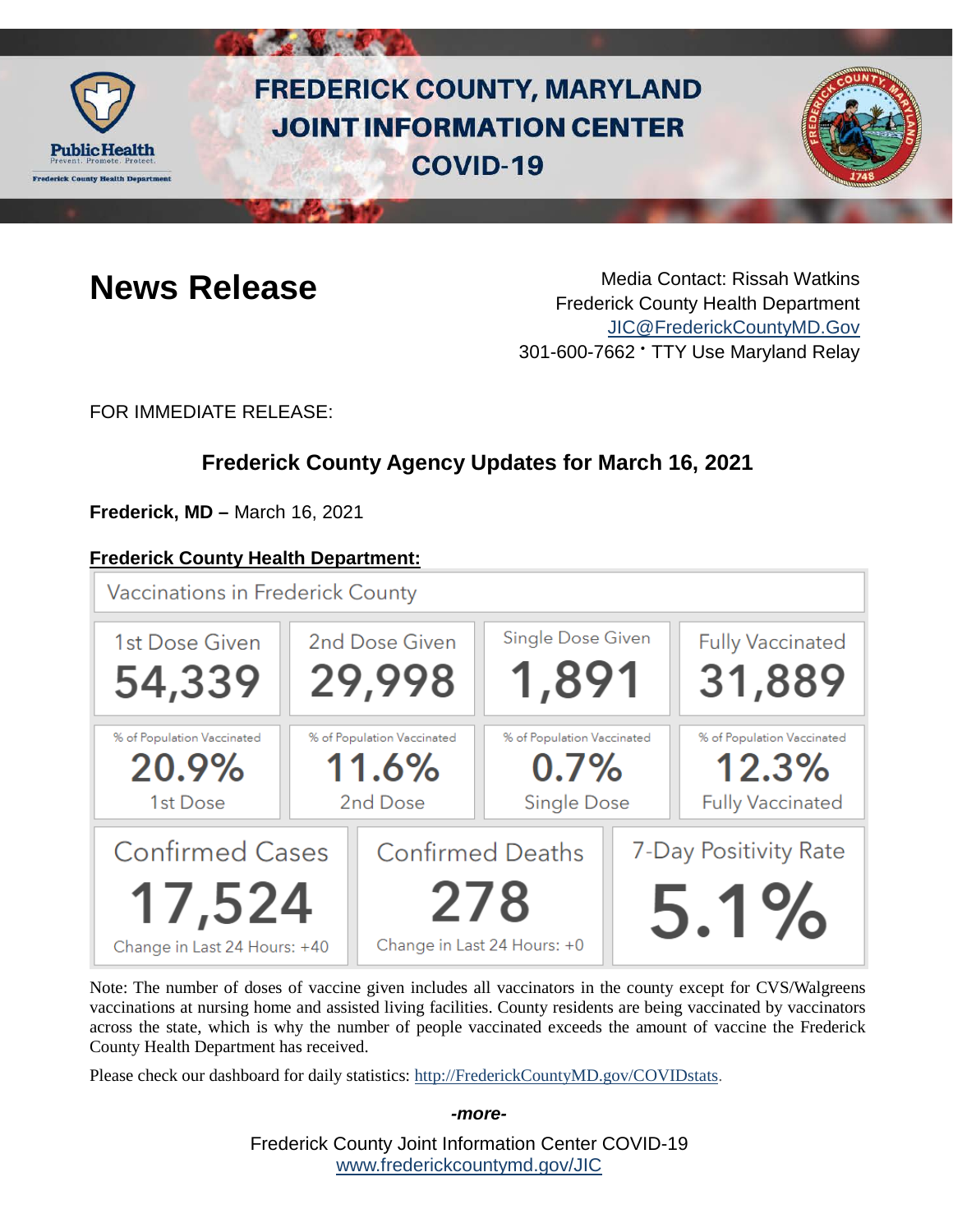

**Page 2/JIC**

# Frederick County Health Department Is Currently Vaccinating

Frederick County Health Department (FCHD) is vaccinating people who live or work in Frederick County in groups: 1A, 1B and people in 1C **born in and before 1951.** Over a 500 educators will be vaccinated this week.

- Process for 65-74 Group: FCHD is currently working to vaccinate people born in or before 1951 who have pre-registered with us through our Vaccine Interest Form on our [website.](https://health.frederickcountymd.gov/629/COVID-19-Vaccine) Then we will offer appointments to people born in 1951, and so on down to people 65 years old.
- Process for Educators Group: This week, FCHD will hold one clinic for educators randomly selected from our Vaccine Interest Form list.

If you were born in 1951 or before, please call 301-600-7900 (English) or 301-600-7905 (Spanish) so that our Vaccination Appointment Line can help you schedule an appointment. It is open Monday – Friday, 8am to 5pm. *There is usually high call volume early in the week with long wait times!*

**Other vaccinators in the county may be vaccinating all eligible groups in 1A, 1B, and 1C. Please check [covidvax.maryland.gov](https://covidvax.maryland.gov/) to find a provider near you by zip code.**

# Update on COVID-19 Vaccine

**22,650** total 1st doses of COVID-19 vaccine received by Frederick County Health Department to date. **1,800** 1st doses of COVID-19 vaccine received by Frederick County Health Department this week.

Governor Hogan has directed state health officials to provide county leaders with four-week projections for vaccine allotments for their local health department clinics. **For the weeks 3/8/21 - 3/29/21, the Frederick County Health Department is expected to receive at least 1,800 doses each week of all Moderna vaccine.** This is the amount projected to be allocated to the Frederick County Health Department, but that could change based on what the federal administration provides Maryland.

Frederick County Health Department is required by the state to use our weekly vaccine allocation to:

- prioritize residents 65 years and older. *We are currently vaccinating people born in or before 1951.*
- use *at least* 100 doses per week to vaccinate Phase 1B educators. This includes *all licensed daycare providers, public and non-public K-12 schools, and higher education.*
- vaccinate at least one independent living facility/community a week. *1st doses are complete.*
- vaccinate at least one congregate living facility for people with disabilities (IDD or BH) or a DDA-funded provider that serves individuals with intellectual and developmental disabilities (IDD) a week. *1st doses are in progress.*

*-more-*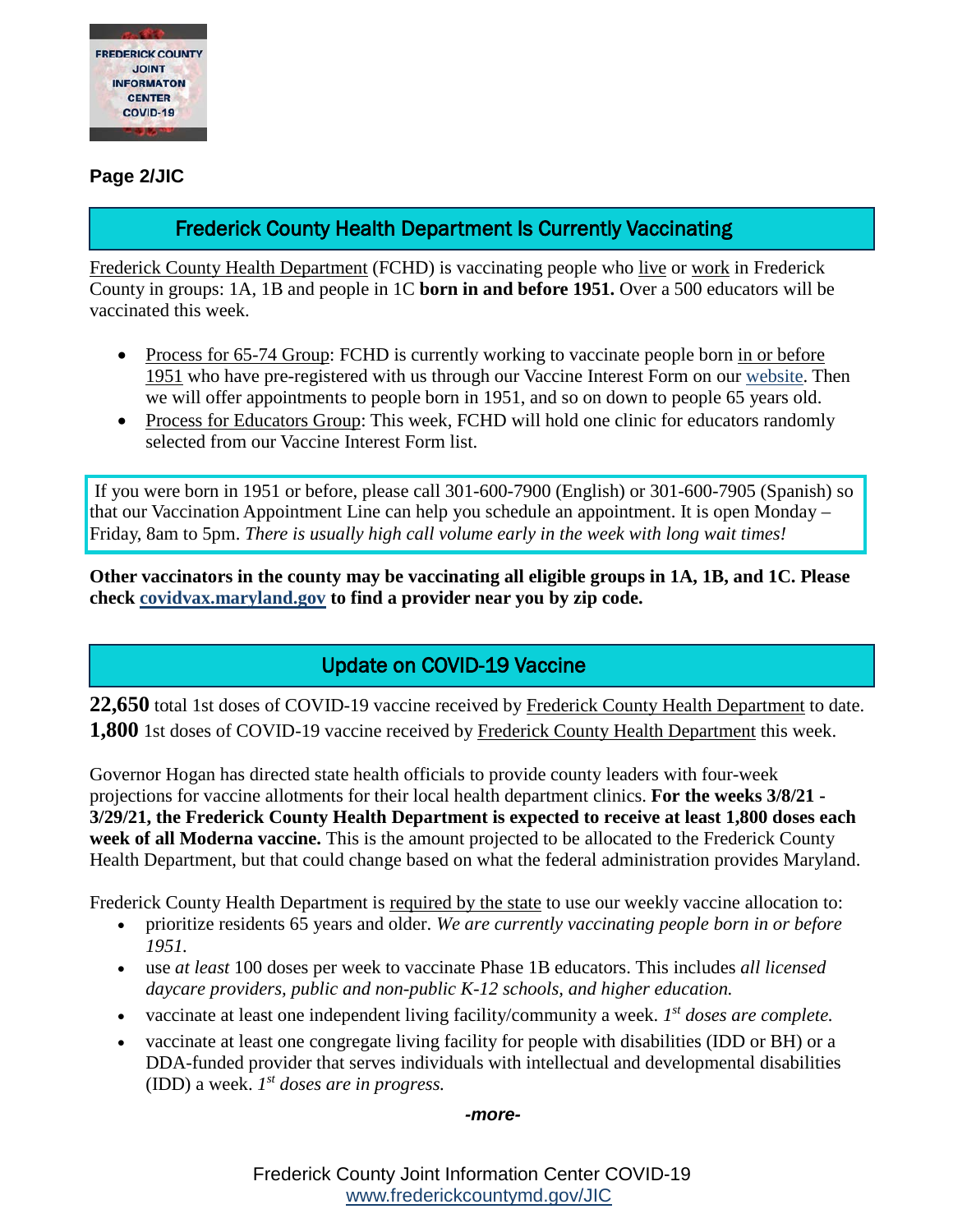

#### **Page 3/JIC**

# Currently Eligible in Maryland

People in groups 1A, 1B, and 1C are currently eligible in Maryland, but there is not enough vaccine for everyone who is eligible. Once your group is eligible, it continues to stay eligible.

# Current Process for Frederick County Health Department

Anyone who lives or works in Frederick County who is interested in getting COVID-19 vaccine should complete the Vaccine Interest Form in the blue box on our [Vaccine webpage.](https://health.frederickcountymd.gov/629/COVID-19-Vaccine)

- o **It may be several days, weeks, or longer until you are contacted since it depends on vaccine availability. You only need to complete the form once.**
- o We will contact people who have registered on this form by priority group as we receive more vaccine.
- $\circ$  If you have already scheduled or received your 1<sup>st</sup> dose of vaccine, please [click this link](https://ww3.frederickcountymd.gov/VaccineInterest/Forms/Withdraw) to unsubscribe from the list.
- o The Health Department is in communication with medical providers to refer homebound individuals.

# Other Frederick County Agency Updates

State's Attorney's Office: Maryland Courts moved to Phase IV of the Maryland Judiciary Reopening Plan Monday, March 15th. The State's Attorney's Office is open to the public.

The Maryland Judiciary has announced it will proceed to Phase V, full operations including jury trials on April 26th, 2021.

If you plan to visit the courthouse, please remember to wear a mask at all times, social distance, and be prepared for a COVID-19 screening prior to entering the building.

For more information on the Judiciary Reopening Plan, visit <https://www.courts.state.md.us/coronavirusorders>

# Maryland State Updates

You can now pre-register at Maryland's mass vaccination sites. Preregistration ensures you will be notified when you and your loved ones are able to make an appointment if you are eligible to receive a vaccine.

Please note Pre-Registration is for residents eligible in Phase 1 at this time. Announcements will be made in the future when Pre-Registration for Phase 2 begins. Sign up at: [https://coronavirus.maryland.gov/pages/vaccine](https://coronavirus.maryland.gov/pages/vaccine?fbclid=IwAR1QPT7HxJp9SzCwuFXKfoZdjwdAvgUkkWrucvXbBHg_15jBlAXG5YKsxYQ)



*-more-*

Frederick County Joint Information Center COVID-19 [www.frederickcountymd.gov/JIC](https://frederickcountymd.gov/JIC)